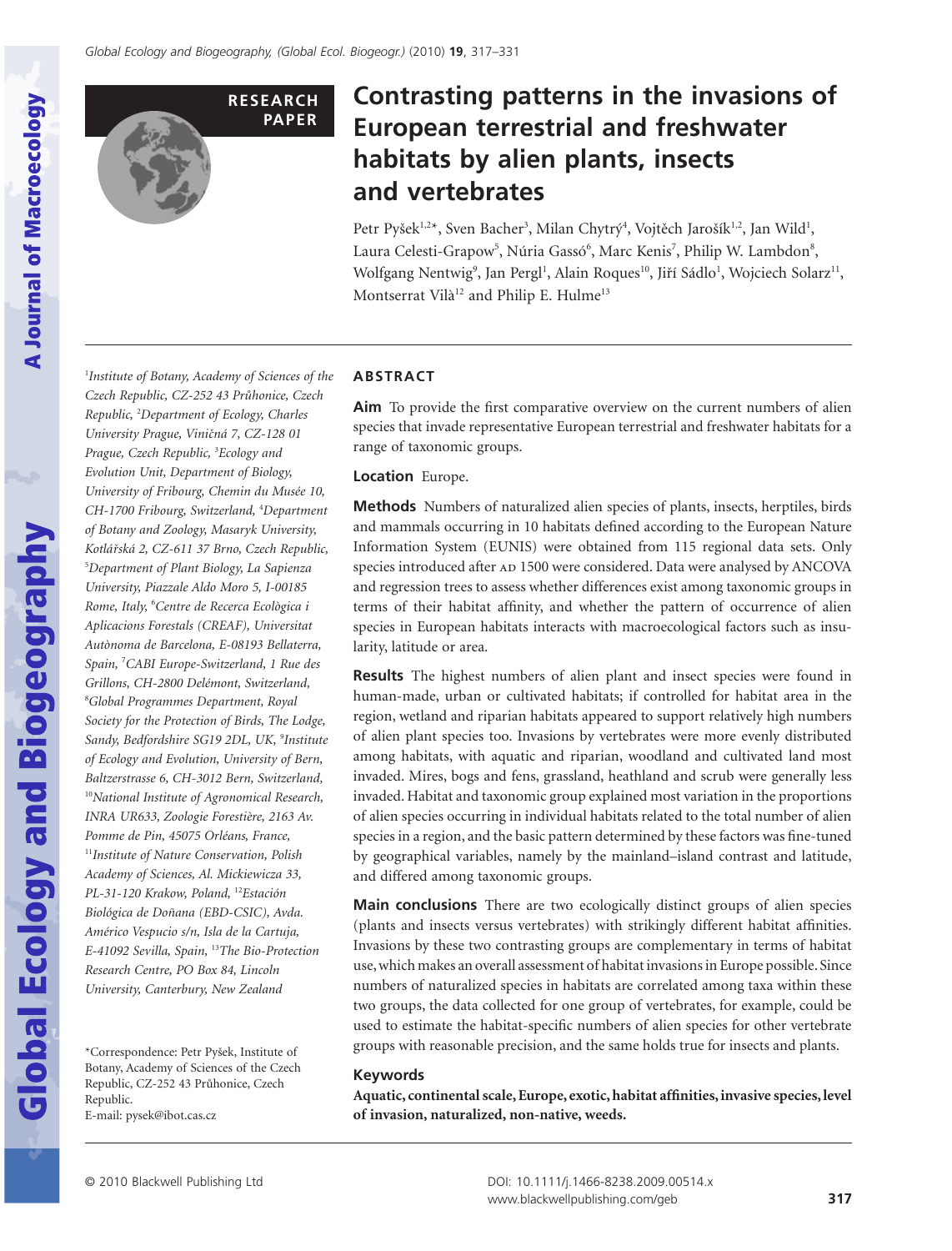# **INTRODUCTION**

The role of habitats in determining the characteristics of biological invasions has been firmly established (Ruiz *et al.*, 1997; Davis *et al.*, 2000; Inderjit, 2005; Richardson & Pyšek, 2006) and in general, individual habitats differ in the number of alien species they contain (e.g. Crawley, 1987; Alvarez & Cushman, 2002; Byers, 2002; Radford *et al.*, 2002; García-Robledo & Murcia, 2005; Sádlo *et al.*, 2007). However, surprisingly few studies provide quantitative data on the representation of alien species in particular habitats across regions, with the exception of alien floras (Chytrý *et al.*, 2005, Pyšek *et al.*, 2005; Maskell *et al.*, 2006; Stohlgren *et al.*, 2006; Vilà *et al.*, 2007). Based on the differences in ecology and life histories among plants, insects and vertebrates, one may assume that these groups are likely to differ in habitat use, defined as the way an organism consumes resources (Hall *et al.*, 1997). So, while there are general expectations regarding the vulnerability of a habitat to invasions by plants (Davis *et al.*, 2000), a corresponding theory for animals is lacking and there are as yet no studies that have examined whether there are general principles applicable across a range of taxonomic groups.

The lack of a general assessment on the level of habitat invasion has up to now limited the possibilities of evaluating the invasion risks posed to different habitats, which is assumed to be a fundamental component of early detection and identification of those environments that are more prone to invasion, in order to optimize actions to prevent, monitor and control invasion (Zalba *et al.*, 2000). In general, ability to evaluate invasion risks could be increased by developing composite indicators that track trends in a suite of invasive alien species with similar life histories, shared pathways and/or habitat associations (Hulme, 2006).

For that reason, the present study compared alien species distributions across ecosystems to assess the relative susceptibility of European habitats to invasion. The aims were to: (1) provide the first overview of the numbers of alien species in representative European terrestrial and freshwater habitats for a range of taxonomic groups; (2) assess whether differences exist among taxonomic groups in terms of the habitat affinity of their alien taxa; and (3) explore whether the pattern of occurrence of alien species in European habitats interacts with three macroecological factors known to influence species richness, such as insularity, latitude and area (Gaston & Blackburn, 2000). These geographical factors have also been repeatedly shown to be important determinants of invasions at the continental and global scale (e.g. Lonsdale, 1999; Sax, 2001; Lambdon *et al.*, 2008).

## **METHODS**

## **Habitat classification**

A standard classification of European habitats from the European Nature Information System (EUNIS; Davies *et al.*, 2004, available at http://eunis.eea.europa.eu/habitats.jsp) was chosen

as a convenient platform for evaluating biological invasions in Europe (Chytrý *et al.*, 2008b). For the purposes of EUNIS, a 'habitat' is defined as 'a place where plants or animals normally live, characterized primarily by its physical features (topography, plant or animal physiognomy, soil characteristics, climate, water quality, etc.) and secondarily by the species of plants and animals that live there'. Most EUNIS habitats are in effect 'biotopes', i.e. 'areas with particular environmental conditions that are sufficiently uniform to support a characteristic assemblage of organisms' (Davies *et al.*, 2004). We acknowledge that the EUNIS classes are broad definitions that do not necessarily meet the scientific definition of a habitat (e.g. Southwood, 1977; Thackway & Lesslie, 2006) but rather represent habitat types (arbitrary sections of the habitat continuum); for ease of reading we refer to these classes as 'habitats'.

The hierarchical nature of the EUNIS system composed of several nested levels facilitated the assignment of species records to particular habitats across Europe. We combined Levels 1 and 2 of the EUNIS hierarchy to take into account specific features of invasions by plants and animals of various terrestrial and freshwater habitats. For example, it is plausible to consider inland surface waters and riparian habitats as separate categories, because they are known to differ in their level of invasion, environmental conditions and ecological dynamics (Hood & Naiman, 2000; Richardson *et al.*, 2007). The resulting classification included 10 habitat types: rocky and sandy coasts (hereafter termed *coastal*, EUNIS class B); inland surface waters, standing and running (*aquatic*, EUNIS classes C1 + C2); wetland and riparian habitats, consisting of a littoral zone of inland surface waterbodies and stream sides, sedge and reedbeds, and inland saline and brackish marshes (*riparian*, EUNIS classes C3 + D5 + D6); mires, bogs and fens (*mires*, EUNIS classes D1–D4); grasslands and lands dominated by forbs, mosses or lichens (*grassland*, EUNIS class E); heathland, scrub and tundra (*heathland/scrub*, EUNIS class F); woodland, forest and other wooded land (*woodland*, EUNIS class G); inland unvegetated or sparsely vegetated habitats (*bare land*, EUNIS class H); regularly or recently cultivated agricultural, horticultural and domestic land (*cultivated*, EUNIS class I); and constructed, industrial and other artificial land, which includes human settlements, buildings, industrial developments, transport networks and waste dump sites (*urban*, EUNIS class J) (Appendix S1 in Supporting Information).

The areas of each habitat were obtained from CORINE land cover (Bossard *et al.*, 2000, version 8/2005 obtained from the European Environment Agency), using a cross-walk between these spatial data and EUNIS habitat categories (Slootweg *et al.*, 2005). Following this cross-walk, if a CORINE land-cover category could not be unequivocally assigned to a single EUNIS habitat, its area was estimated based on the proportions of corresponding EUNIS habitat types. Modifications of the Slootweg *et al.* (2005) cross-walk reflected the classification of EUNIS habitats used in our study: inland marshes (CORINE class 411) comprised 50% of  $C3 + D5 + D6$  and 50% of D1-4 EUNIS habitats; water courses (CORINE class 511) and waterbodies (CORINE class 512) each comprised 50% of  $C1 + C2$  and 50%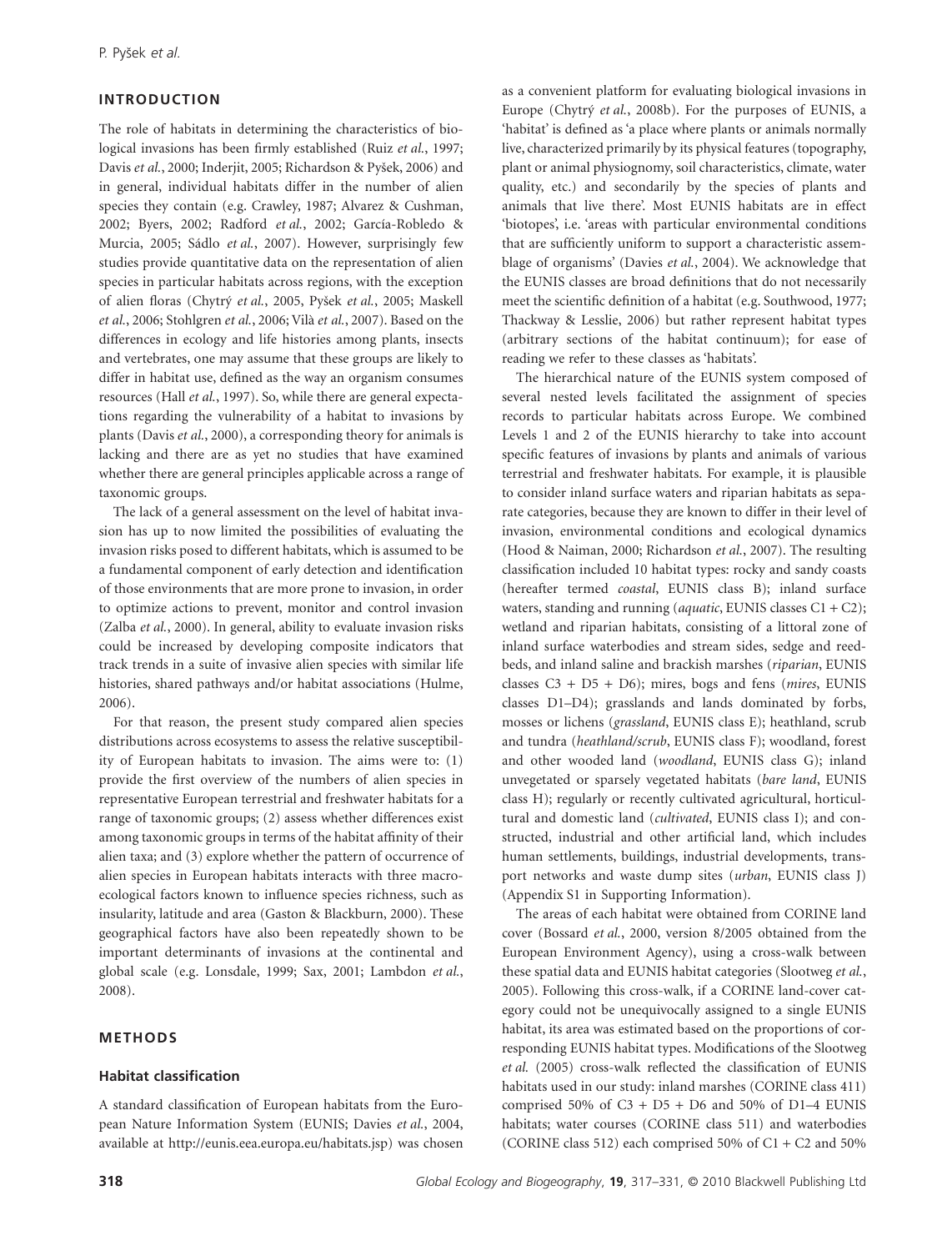of C3 + D5 + D6; and salt marshes, saline and intertidal habitats (CORINE classes 421–423) corresponded to EUNIS habitat B.

The area of aquatic habitats is underestimated in CORINE data due to their  $250 \times 250$  m resolution that fails to recognize small to medium streams and small waterbodies. This bias was corrected using independent and more detailed land-cover data of  $25 \times 25$  m resolution based on combined field and satellite data from two countries: the Czech Republic (GISAT 2004-08) and the United Kingdom (DEFRA 2000). The observed difference between CORINE and detailed surveys was consistent in both countries: compared with these sources, the area of surface waters in CORINE was underestimated by 32% and 36% in the Czech Republic and UK, respectively. The average value for both countries was used to correct the area of aquatic habitats.

#### **Data sources and variables**

In total, 114 regional data sets were collated (see Appendix S1 for the delimitation of regions) for the following taxonomic groups: vascular plants 15 (3 mainland/12 island), insects 15 (12/3), herptiles 22 (16/6), birds 6 (5/1) and mammals 56 (39/17). For each region and taxonomic group, lists of naturalized (established) alien species *sensu* Richardson *et al.* (2000) and Pyšek *et al.* (2004b, 2009) were collated using data sources outlined in Appendix S1. Only species introduced after the year 1500 were considered, and alien status was evaluated on a regional rather than continental basis, i.e. species native to other parts of Europe but introduced to the respective region were considered as aliens in that region. In this paper, the term 'alien' is used for naturalized alien species.

Species were assigned to particular habitats following the modified EUNIS classification outlined above and based on the literature, database sources and unpublished data. The information for most taxonomic groups was primarily based on the literature but an unpublished database was a major source of information for insects (Appendix S1). Species that occurred in more than one habitat were assigned to each of them, but not if this occurrence was rare or sporadic. Given the coarse classification of habitats, the most heterogeneous category of the urban habitats (J) consists of a mosaic of various microhabitats which lead to the occurrence of species with various habitat affinities. In vertebrates, species that primarily live and feed in or on water were assigned to aquatic habitats  $(C1 + C2)$ , while those that are only partially associated with aquatic habitats were assigned to riparian habitats  $(C3 + D5 + D6)$ . Similarly, insects with larvae developing in water and adults living in terrestrial habitats were assigned to aquatic habitats  $(C1 + C2)$  except for a few alien mosquitoes which were also assigned to urban habitats (J) since they frequently develop in human-made waterbodies such as used tyres.

This yielded, for each region and taxonomic group, the numbers of alien species associated with each habitat, which is a measure of the maximum level of invasion (*sensu* Hierro *et al.*, 2005; Richardson & Pyšek, 2006) likely to be currently experienced by a habitat at a regional scale. To obtain a relative measure, this number was expressed as a percentage of the total Invasion of European habitats by alien plants and animals

number of alien species occurring in the region. To analyse the main geographical factors that could determine the number of alien species in European habitats, regions were characterized by: (1) insularity (island or mainland), (2) mid latitude, and (3) total area.

#### **Statistical analysis**

Data were analysed by ANCOVA with the following response variables: (1) the number of alien species and (2) the proportion of the total number of alien species that occur in a particular habitat expressed as a percentage of all alien species recorded in the region. In the analysis of the number of alien species the explanatory variables were habitat area, habitat and taxonomic group, whereas for the proportion of the total number of species they were the taxonomic group, insularity, latitude and habitat. Where alien species were reported from a habitat, but CORINE data did not include that habitat for the given region because of its small area, habitat area was arbitrarily set to 1 km<sup>2</sup>. To normalize the data, numbers of alien species were square-rooted, proportions of total numbers of alien species angular transformed, and habitat areas ln transformed (e.g. Sokal & Rohlf, 1995). To take into account that the total number of collated regional data sets differed for individual taxa, which may give an undue influence to small data sets (i.e. larger data are giving more precise estimates, especially for proportions; see, e.g., Crawley, 2002), the data for each taxon were weighted by the total number of data sets for each taxon in the overall sample of the 115 regional data sets. To avoid prediction of negative counts for a small habitat area, analysis of the number of alien species was completed by using a generalized linear model on counts with a log link function and Poisson distribution of errors, which were corrected for over-dispersion by dividing Pearson's chi-square by the residual degrees of freedom (McCullagh & Nelder, 1989; Appendix S2).

The modelling of all ANCOVAs started with fitting a model that had all possible interactions among the explanatory variables. The parameters of this model were inspected, and the least significant term was removed in a deletion test, provided that its deletion caused a non-significant increase in deviance. Deletion tests were repeated until minimal adequate models (MAMs) were established. In MAMs, all non-significant parameters were removed, and all the remaining parameters were significantly (*P* < 0.05) different from zero and from one another (Crawley, 1993). The adequacy of the fitted models was checked by plotting standardized residuals against fitted values, and by normal probability plots. Their explained variance was expressed by  $r^2$ , which for the generalized linear model was approximated as  $r<sup>2</sup><sub>L</sub>$ (Quinn & Keough, 2002, pp. 370–2); where appropriate for comparison of different models, explained variance was expressed also as  $r^2$ <sub>adj</sub> which takes into account sample sizes and the number of predictors.

To provide understandable and generally interpretable descriptions of interactions between explanatory variables in ANCOVAs, regression trees (Breiman *et al.*, 1984; De'ath & Fabricius, 2000) were used to explore the effect of explanatory vari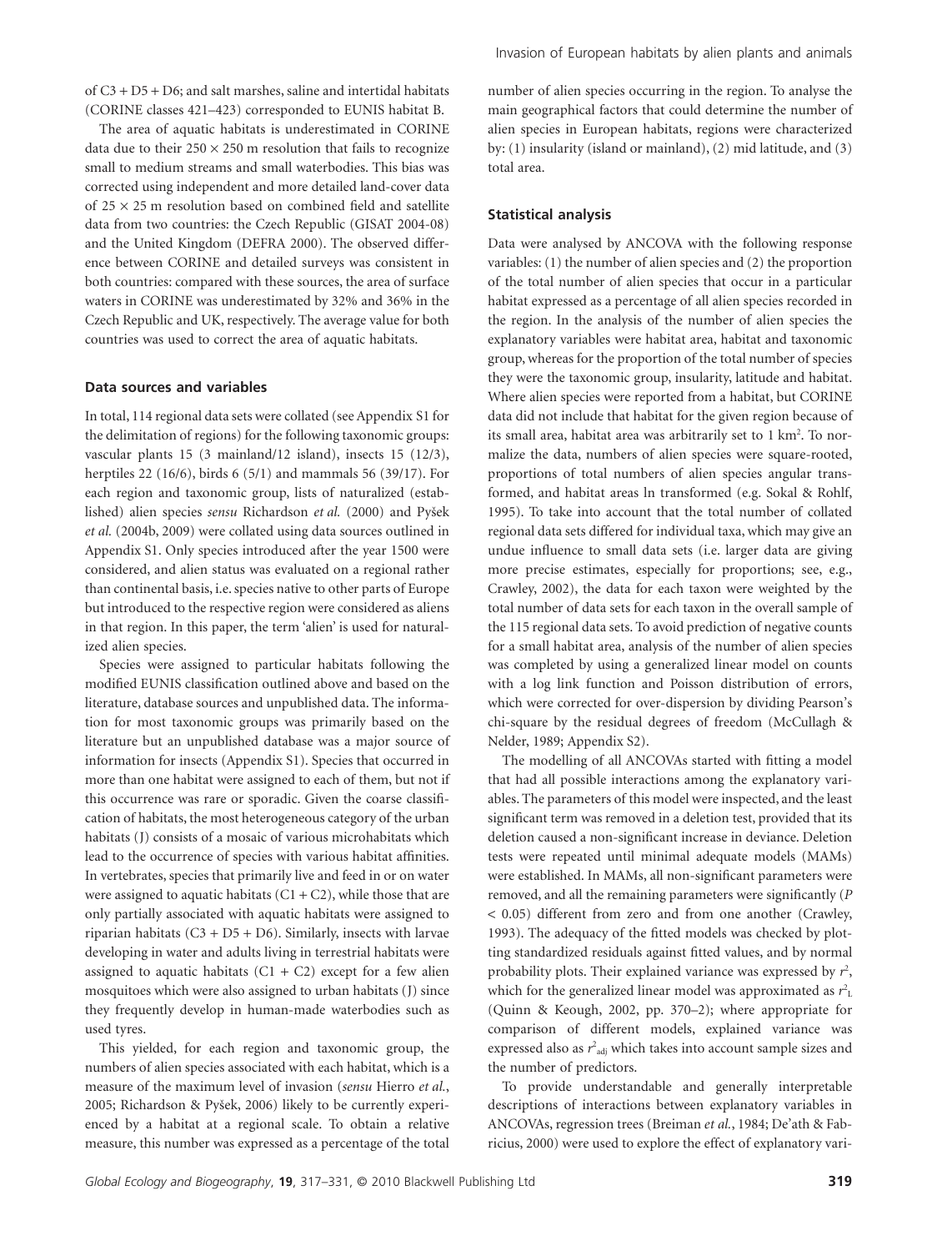ables on the proportions of the total number of alien species, separately for each taxonomic group. Regression trees are appropriate for these analyses, due to their flexibility and robustness, their invariance to monotonic transformations of predictor variables, their ability to use combinations of explanatory variables that are either categorical and/or numeric, their ability to deal with nonlinear relationships and high-order interactions, and, despite all these analytical difficulties, their ability to give easily understandable and interpretable results, providing an intuitive insight into the kinds of interactions between the explanatory variables (De'ath & Fabricius, 2000). Trees thus also appeared suitable for exploring data of varying quality, with caveats resulting from a certain level of uncertainty in assigning species to habitats (see Chytrý *et al.*, 2008a; Hejda *et al.*, 2009). The trees, weighted as in the ANCOVAs by the number of available data sets for each taxon to avoid undue influence of small data sets, were constructed by repeatedly splitting the response variable using binary recursive partitioning in CART® version 6.0 (Breiman *et al.*, 1984; Steinberg & Colla, 1995), which uses the most reliable pruning strategy of overgrown trees, ensuring that any important tree structure is not overlooked. To find the best tree, a sequence of nested trees of decreasing size, each being the best of all trees of its size, was grown, and their resubstitution relative errors, corresponding to residual sums of squares, were estimated. Tenfold cross-validation was used to obtain estimates of relative errors of these trees. These estimates were then plotted against tree size, and the best tree was chosen both based on the minimum cost tree rule, which minimizes the crossvalidated error (the default setting in CART version 6.0; Steinberg & Colla, 1995, p. 43), and based on the SE rule 1, which minimizes cross-validated error within one standard error of the minimum (Breiman *et al.*, 1984). Following De'ath & Fabricius (2000), a series of 50 cross-validations was run, based on each rule, and the modal (most likely) single tree chosen for description. To reduce the splitting power of categorical variables and to eliminate their inherent advantage over continuous variables, penalization rules, described by Steinberg & Colla (1995), were followed. To check the appropriateness of the trees, residuals were plotted against predicted values of their terminal nodes (Quinn & Keough, 2002). The quality of the best tree was described as the total explained variance, calculated as  $r^2 = 1$  – resubstitution relative error, which is comparable with the explained variance in ANCOVAs (De'ath & Fabricius, 2000). The quality of each split was expressed by its improvement value, corresponding to the proportion of the total sum of squares explained by the split.

The best trees were represented graphically, with the root standing for undivided data at the top, and the terminal nodes, describing the most homogeneous groups of data, at the bottom of the hierarchy. The initial best trees used the default minimal sample size of the terminal nodes  $(n = 1)$ . However, for mammals this best tree produced 62 terminal nodes; to simplify interpretation, another best tree was selected, with its size constrained to have at least 30 records at each terminal node. However, this tree was still hard to interpret in a biological sense due to its large size. Consequently, improvement values were used to limit this best tree to a size corresponding to the number of splits which explained 95% of its total variance. This limitation was achieved by setting a complexity parameter, which stops the tree-growing process by placing a penalty on trees larger than the chosen value of the complexity parameter (Breiman *et al.*, 1984; Steinberg & Colla, 1995). The chosen limited best tree with the complexity parameter thus missed the lowest terminal nodes, which, however, contained only 5% of the total variance.

#### **RESULTS**

# **Numbers and densities of alien plant and animal species in European habitats**

In terms of the numbers of alien species, plants and insects were more numerous than vertebrates (Appendix S1). On average per region there were  $161 \pm 147$  (mean  $\pm$  SD,  $n = 15$ ) plant and 202  $\pm$  148 insect species ( $n = 15$ ) with attributed habitat affiliation, while the corresponding figures for herptiles, birds and mammals were only  $6 \pm 4$  ( $n = 56$ ),  $13 \pm 11$  ( $n = 6$ ) and  $5 \pm 5$  $(n = 22)$ , respectively. The habitat affiliation was known for almost all vertebrate species (on average 99–100% in the three groups), 97% of insects and 75% of the plants.

Urban habitats harboured on average most alien plants and insects. Both plants and insects were also frequent on cultivated land. For insects, woodland was the only other habitat where many alien species were found, while the number of alien plants exceeded 20 in several other habitats (Fig. 1a). Species richness of vertebrates was more evenly distributed among habitats, with maxima in cultivated and aquatic habitats for birds. The numbers of alien mammals and herptiles on average did not exceed four; the former reached its maximum in woodland, the latter in cultivated habitats (Fig. 1b).

Alien species densities (Fig. 1c, d; Appendix S1) indicated a different pattern. Both plants and insects still reached their highest species densities in urban habitats, but if habitat area was taken into account, riparian habitats also exhibited high plant species densities (Fig. 1c). Riparian and aquatic habitats were also most heavily invaded by mammals and herptiles; the latter group also reached high species densities in mires. The highest densities of alien bird species were found in aquatic and cultivated habitats (Fig. 1d).

Alien species numbers in particular habitats were mutually correlated between the three vertebrate groups. The number of alien insect species was highly significantly correlated with that of plants (Table 1). There were no significant correlations between insects/plants and vertebrates.

## **Relationship between alien species numbers and habitat area**

Across habitats, the increase in alien species numbers with increasing habitat area was slowest for the three vertebrate groups, herptiles, birds and mammals (line *y*4 in Fig. 2), intermediate for plants (line *y*1), and fastest for insects (line *y*2).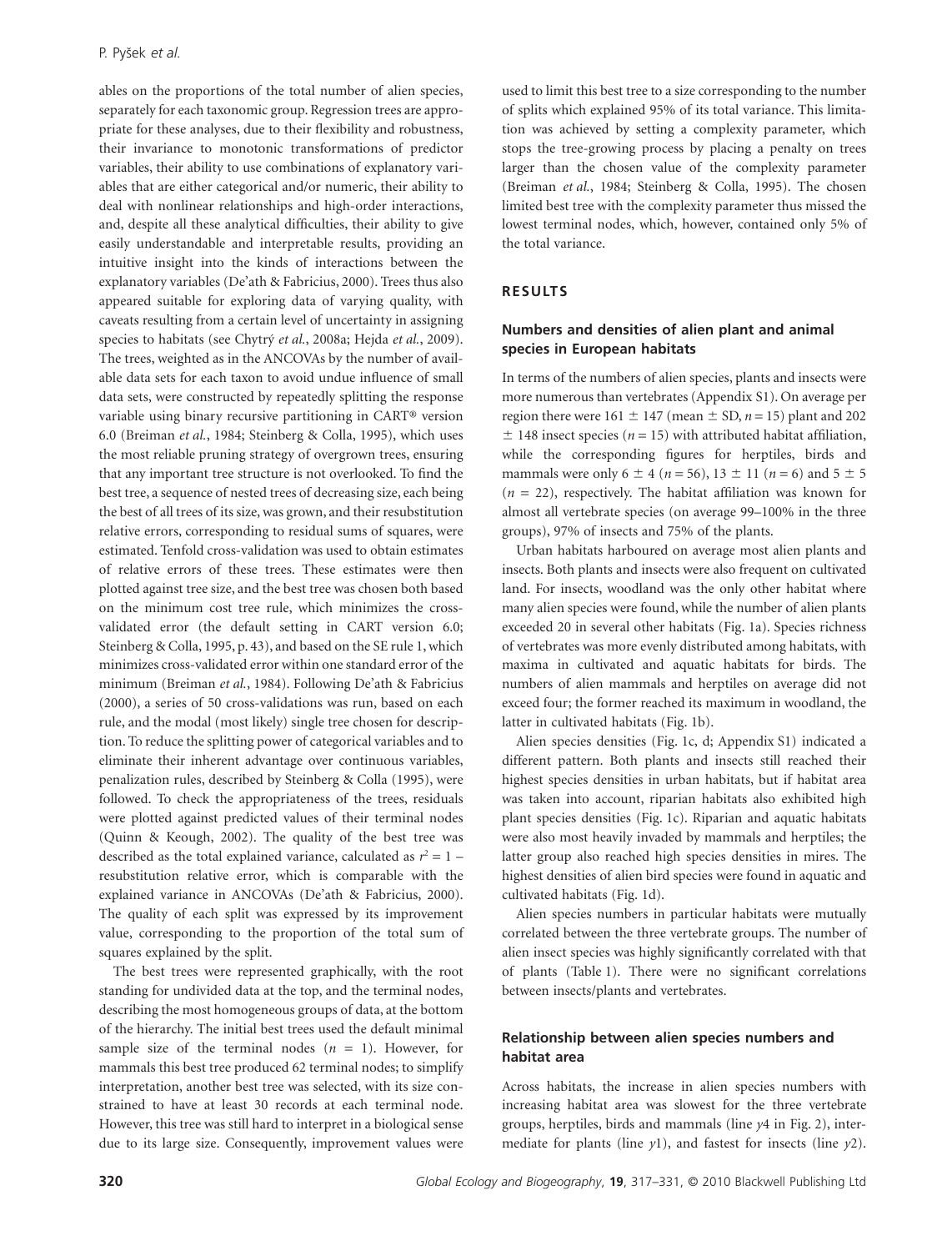

Figure 1 Mean numbers ( $\pm$  SE) of alien species of plants and insects (a) and vertebrates (b) naturalized in European habitats, and naturalized species density, expressed as the mean number of species per log (habitat area in km<sup>2</sup> + 1) (c, d). See Appendix S1 for data from individual regions and habitats and text for details on obtaining areas of habitats.

Across taxa, the rate of increase was the same in all habitats (deletion test on different rates of increase in individual habitats:  $F_{9, 859} = 0.93$ ; not significant) but the habitats differed in the number of invading species (lines *y*3–*y*5 in Fig. 2). Overall, the species–area relationship explained 49.3% of the variance (Fig. 2).

# **Proportions of the total number of alien species compared among habitats**

The proportions of the total number of alien species that occur in a particular habitat relative to the total number of all alien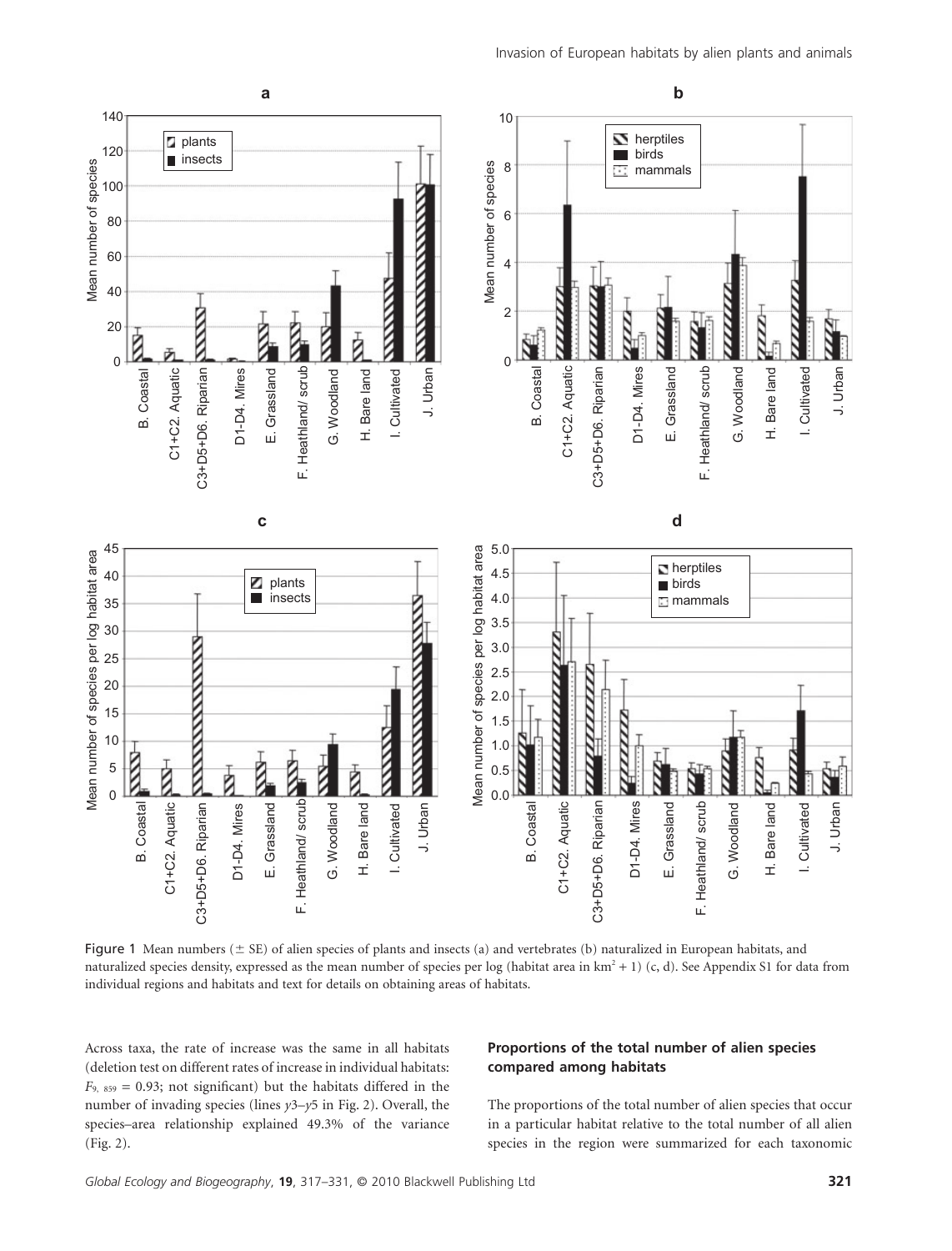group. There were two groups of taxa (plants and insects versus herptiles, birds and mammals) that showed very different distribution patterns of alien species across habitats. In general, plants and insects reached their highest values in urban and

Table 1 Correlation between the numbers of alien species and the taxonomic groups studied in European habitats ( $n = 10$ ). Correlation coefficients and *P*-levels are shown; those significant at  $P \leq 0.05$  are in bold.

| Plants     | <b>Insects</b> | Herptiles | <b>Birds</b> |
|------------|----------------|-----------|--------------|
| 0.86       | $\times$       |           |              |
| P < 0.01   |                |           |              |
| $-0.09$    | 0.30           | $\times$  |              |
| $P = 0.98$ | $P = 0.41$     |           |              |
| 0.01       | 0.27           | 0.82      | X            |
| $P = 0.99$ | $P = 0.45$     | P < 0.01  |              |
| $-0.27$    | $-0.15$        | 0.67      | 0.63         |
| $P = 0.46$ | $P = 0.68$     | P < 0.05  | $P = 0.05$   |
|            |                |           |              |

cultivated habitats, while vertebrates reached their highest values in woodland, riparian, aquatic and cultivated habitats (Table 2).

The taxonomic group was therefore the most important single factor determining the proportions of total number of alien species in individual habitats. However, the taxonomic group significantly interacted with geographical factors, such as insularity and latitude, and there were also interactions of the habitat with other explanatory variables (Table 3, all taxa). When each taxon was analysed separately, habitat had an overwhelming effect, but there were still significant interactions with other explanatory variables within each taxonomic group (Table 3).

Regression trees (Fig. 3) indicated that the effect of habitat was statistically significant. Proportions of alien plant (Fig. 3a) and insect species (Fig. 3b) reached the highest values in urban habitats; for insects, cultivated habitats also had a comparably high value. Intermediate values were observed in woodland for insects, and cultivated, bare land and riparian habitats for



Figure 2 Relationship between alien species numbers (*y*, square root transformed) and habitat area (*x*, ln transformed), analysed by ANCOVA. Plants:  $y1 = 0.57 + 0.54x$ ; insects:  $y2 = -2.97 + 0.76x$ ; aquatic, riparian and urban habitats (only fitted data are shown for habitats, thin line):  $y3 = 0.99 + 0.11x$ ; herptiles, birds, mammals + mires, coastal, woodland and arable land habitats (only fitted data are shown for habitats):  $y4 = 0.57 + 0.11x$ ; heathlands/scrub, grassland and bare land habitats (only fitted data are shown for habitats, thin line):  $y5 = 0.06 + 0.11x$ . Statistics for the minimal adequate model are  $F = 142.7$ ; d.f. = 6, 880;  $P < 0.001$ ;  $r^2 = 0.493$ . Some observed data on plants, insects, herptiles, birds and mammals are slightly shifted to make all points visible. See Appendix S2 for an alternative generalized linear model with log-link function and Poisson errors, which avoids the prediction of negative counts at small habitat area.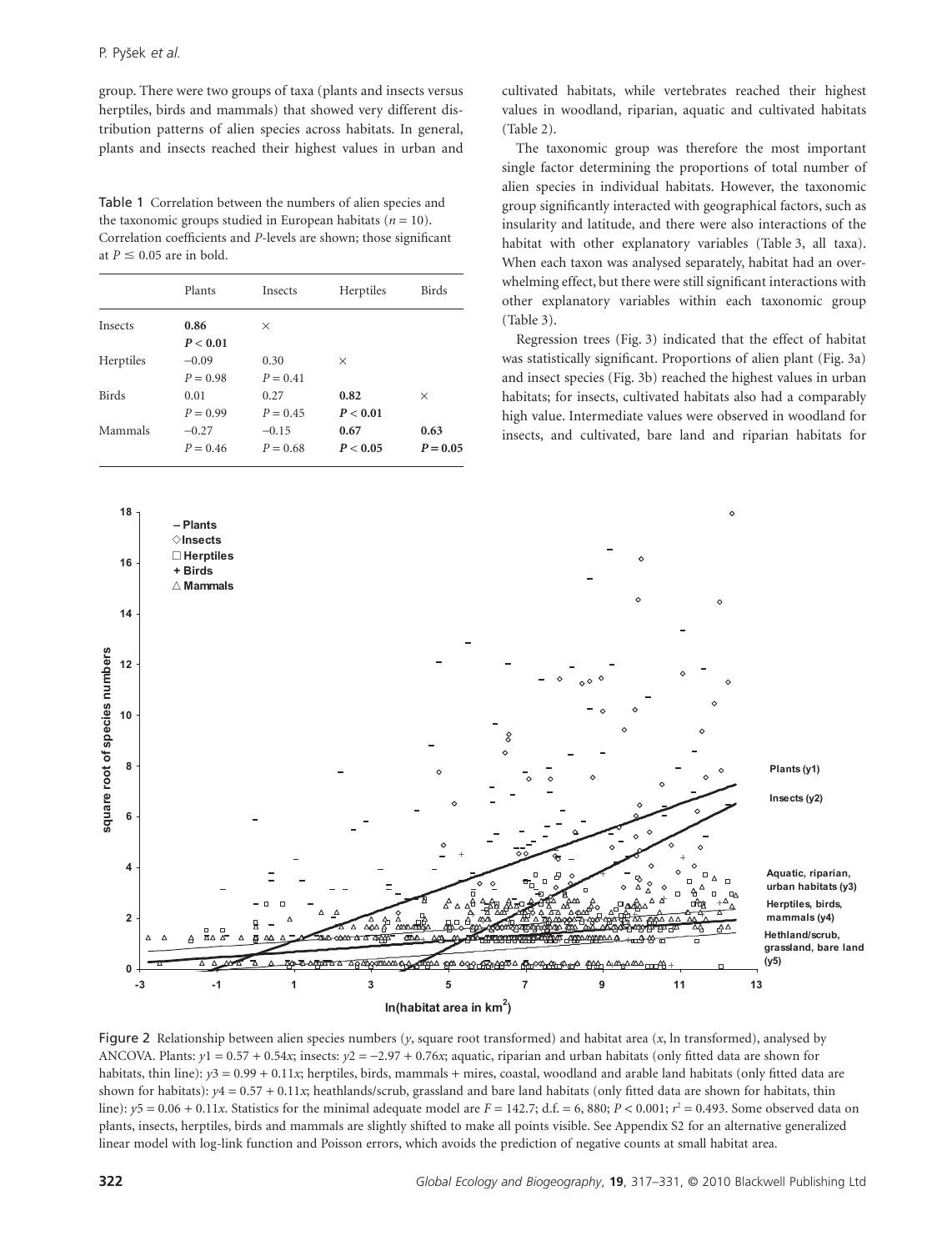| Habitat           | Plants       | Insects     | Herptiles   | <b>Birds</b> | Mammals        |
|-------------------|--------------|-------------|-------------|--------------|----------------|
| Number of regions | 15           | 15          | 22          | 6            | 56             |
| Coastal           | $8(0-21)$    | $1(0-5)$    | $19(0-100)$ | $8(0-20)$    | $26(0-100)$    |
| Aquatic           | $2(0-8)$     | $0(0-1.2)$  | $55(0-100)$ | $51(11-83)$  | $55(0-100)$    |
| Riparian          | $25(4-50)$   | $1(0-2.4)$  | $60(0-100)$ | $41(0-83)$   | $56(0-100)$    |
| Mires             | $2(0-8)$     | $0(0-1)$    | $41(0-100)$ | $3(0-11)$    | $15(0-50)$     |
| Grassland         | $13(0-62)$   | $4(2-8)$    | $42(0-100)$ | $13(0-46)$   | $31(0-100)$    |
| Heathland/scrub   | $13(0-37)$   | $5(1-7)$    | $34(0-100)$ | $11(0-33)$   | $31(0-100)$    |
| Woodland          | $10(0-68)$   | $21(10-50)$ | $62(0-100)$ | $32(17-40)$  | $74(25 - 100)$ |
| Bare land         | $8(0-35)$    | $1(0-2)$    | $33(0-100)$ | $2(0-11)$    | $11(0-50)$     |
| Cultivated        | $34(5-95)$   | $43(26-66)$ | $63(0-100)$ | $65(51-80)$  | $30(0-100)$    |
| Urban             | $70(41-100)$ | $54(11-76)$ | $38(0-100)$ | $14(0-33)$   | $26(0-100)$    |

Table 2 Invasions of European terrestrial and aquatic habitats by alien plants and animals. The measure used is percentage of the total number of naturalized alien species in a region that occur in particular habitat types. Means and ranges (in brackets) across the study regions are shown. See text for full habitat names and Table 3 and Fig. 3 for the statistical analysis of data.

Table 3 Minimal adequate models of ANCOVA describing the effect of invaded habitat type, taxonomic group, insularity and latitude in Europe on the proportions of the total number of naturalized alien species that occur in a particular habitat relative to the total number of naturalized alien species in the region. See Fig. 3 for detailed results based on regression trees.

| Taxon            | $r^2$ <sub>adj.</sub> | Source of variation                           | d.f.         | MS     | $F_{\rm s}$ | $\boldsymbol{P}$ |
|------------------|-----------------------|-----------------------------------------------|--------------|--------|-------------|------------------|
| All taxa<br>0.48 |                       | Insularity                                    | $\mathbf{1}$ | 1.10   | 0.29        | n.s.             |
|                  |                       | Taxon                                         | $\,4\,$      | 104.38 | 27.80       | < 0.001          |
|                  |                       | Insularity $\times$ habitat                   | 18           | 158.61 | 42.25       | < 0.001          |
|                  |                       | Taxon × latitude                              | 5            | 9.93   | 2.64        | < 0.05           |
|                  |                       | Taxon $\times$ habitat                        | 36           | 19.28  | 5.14        | < 0.001          |
|                  |                       | Habitat type × latitude                       | 9            | 9.11   | 2.43        | < 0.01           |
|                  |                       | Residuals                                     | 1047         | 3.75   |             |                  |
| Plants<br>0.67   |                       | Insularity                                    | $\mathbf{1}$ | 2.21   | 4.28        | < 0.05           |
|                  |                       | Latitude                                      | $\mathbf{1}$ | 3.34   | 6.46        | < 0.05           |
|                  |                       | Habitat                                       | 9            | 17.18  | 33.19       | < 0.001          |
|                  |                       | Insularity $\times$ latitude                  | $\mathbf{1}$ | 4.59   | 8.86        | < 0.01           |
|                  |                       | Residuals                                     | 136          | 0.52   |             |                  |
| 0.97<br>Insects  |                       | Insularity                                    | $\mathbf{1}$ | 0.05   | 1.18        | n.s.             |
|                  |                       | Latitude                                      | $\mathbf{1}$ | 0.05   | 1.08        | n.s.             |
|                  |                       | Habitat                                       | 9            | 19.73  | 462.40      | < 0.001          |
|                  |                       | Insularity $\times$ latitude                  | $\mathbf{1}$ | 0.44   | 10.44       | < 0.01           |
|                  |                       | Insularity $\times$ habitat                   | 9            | 0.39   | 9.06        | < 0.001          |
|                  |                       | Latitude $\times$ habitat                     | 9            | 0.11   | 2.59        | < 0.01           |
|                  |                       | Insularity $\times$ latitude $\times$ habitat | 9            | 0.68   | 15.97       | < 0.001          |
|                  |                       | Residuals                                     | 107          | 0.04   |             |                  |
| Herptiles        | 0.14                  | Latitude                                      | $\mathbf{1}$ | 23.94  | 4.29        | < 0.05           |
|                  |                       | Habitat type                                  | 9            | 19.21  | 3.44        | < 0.001          |
|                  |                       | Latitude $\times$ habitat                     | 9            | 11.87  | 2.13        | < 0.05           |
|                  |                       | Residuals                                     | 196          | 5.58   |             |                  |
| Birds*           | 0.52                  | Habitat                                       | 9            | 3.31   | 8.04        | < 0.001          |
|                  |                       | Residuals                                     | 49           | 0.41   |             |                  |
| Mammals          | 0.53                  | Insularity                                    | $\mathbf{1}$ | 0.22   | 0.04        | n.s.             |
|                  |                       | Latitude                                      | $\mathbf{1}$ | 21.02  | 4.27        | < 0.05           |
|                  |                       | Habitat                                       | 9            | 212.87 | 43.21       | < 0.001          |
|                  |                       | Insularity $\times$ habitat                   | 9            | 132.64 | 26.93       | < 0.001          |
|                  |                       | Residuals                                     | 529          | 4.93   |             |                  |

n.s., not significant; MS, mean square.

\*Sample size too small to fit interactions between the explanatory variables.

 $r^2$ <sub>adj</sub> takes into account sample sizes and the number of predictors.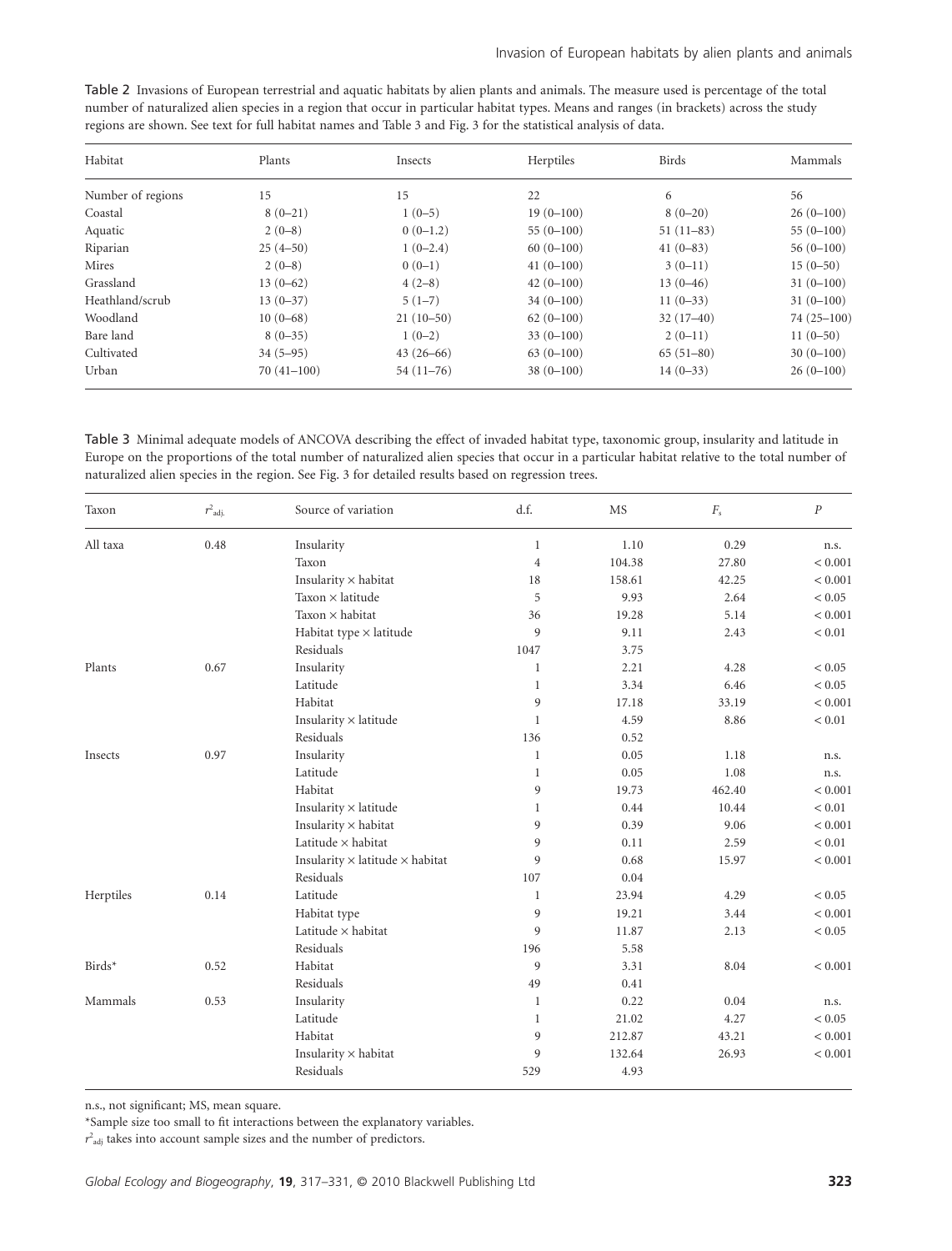

(a) Plants

Figure 3 Best regression trees describing which factors determine the proportion of regional alien biota that invade in European habitats expressed as the percentage of the total number of naturalized alien species in a region that occur in the particular habitat: (a) plants (total explained variance  $r^2 = 0.636$ ), (b) insects ( $r^2 = 0.861$ ), (c) herptiles ( $r^2 = 0.271$ ), (d) birds ( $r^2 = 0.542$ ), and (e) mammals ( $r^2 = 0.479$ ). Each node of the tree is described by the splitting variable and its split value, mean and standard deviation of the percentage of the species, and the number of samples (regional data sets) at that node. The vertical depth of each node is proportional to its improvement value that corresponds to explained variance at each node. For mammals (e), the best regression tree is presented with a specified minimum number of samples at the terminal nodes equal to 30 and removing the lower terminal nodes that explained only 5% of its total explained variance. Insets: cross-validation processes for selection of the best regression trees. Lines show a single representative 10-fold cross-validation of the most frequent (modal) best trees with standard error (SE) estimates of each tree size. Bar charts are the numbers of the optimal trees of each size (Frequency of tree) selected from a series of 50 cross-validations based on the minimum cost tree, which minimizes the cross-validated error (white, SE rule 0), and 50 cross-validations based on the SE rule 1 (grey, SE rule 1), which minimizes the cross-validated error within one standard error of the minimum. The most frequent (modal) trees have three (a, b), two (c), six (d), and five (e) terminal nodes.

plants. Alien birds were most represented in cultivated, aquatic, riparian and woodland habitats (Fig. 3d).

The patterns for herptiles (Fig. 3c) and mammals (Fig. 3e) were more complex, because insularity and latitude codetermined the proportions of the total alien species number in a region that occur in individual habitats. Except for coastal habitats, herptiles were relatively better represented at northern latitudes (> 50°); this contributed 28% to the total variance explained by the best regression tree. The remaining 72% of the variance explained by habitat was due to the proportions of herptiles in aquatic, riparian, woodland and cultivated habitats being higher than in other habitats, among which there was further differentiation at 50° N latitude (Fig. 3c).

The initial best regression tree for mammals (not shown) explained 83.6% of the total variance, to which habitat contributed 61%, latitude 28% and insularity 11%. There was a striking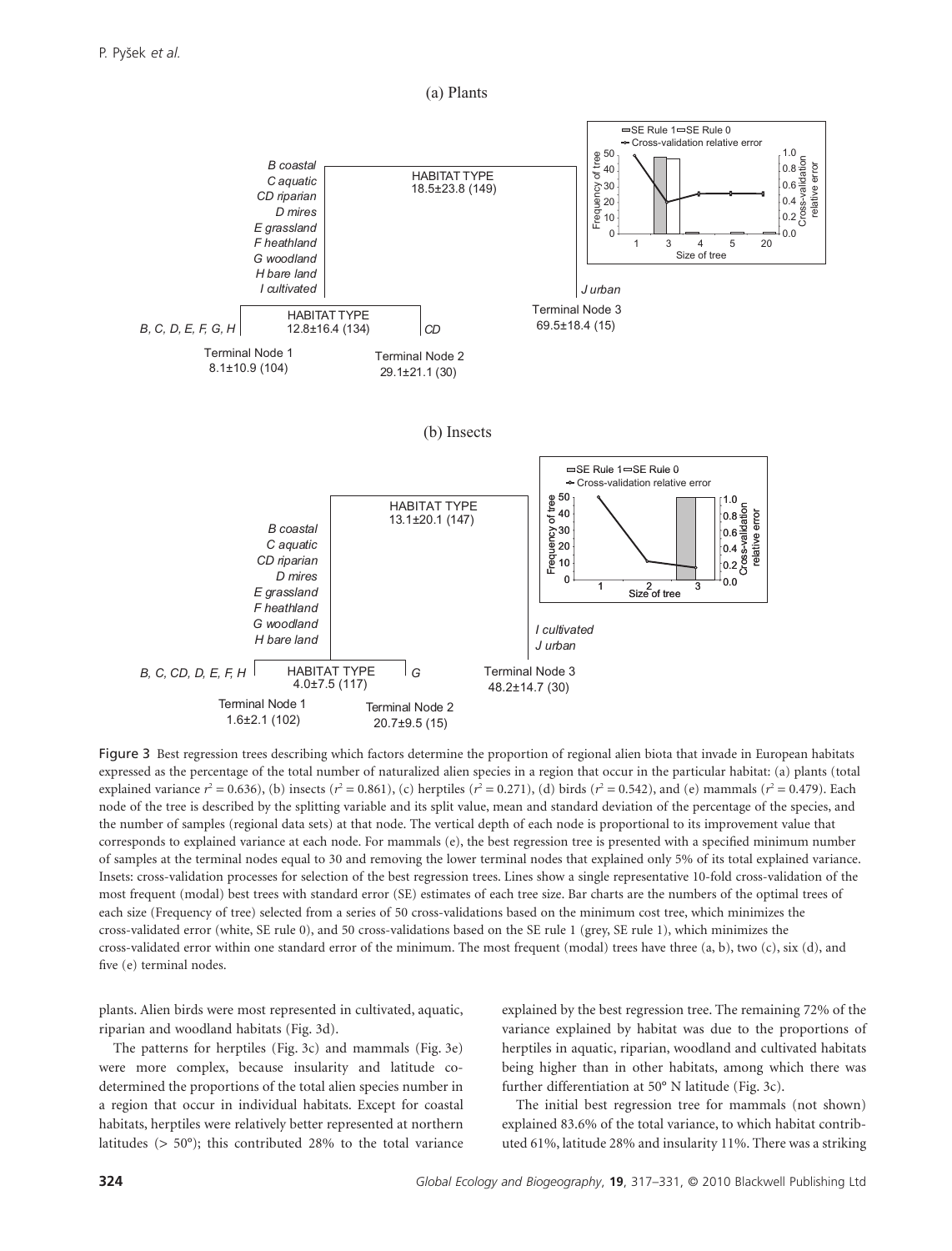

Figure 3 *Continued*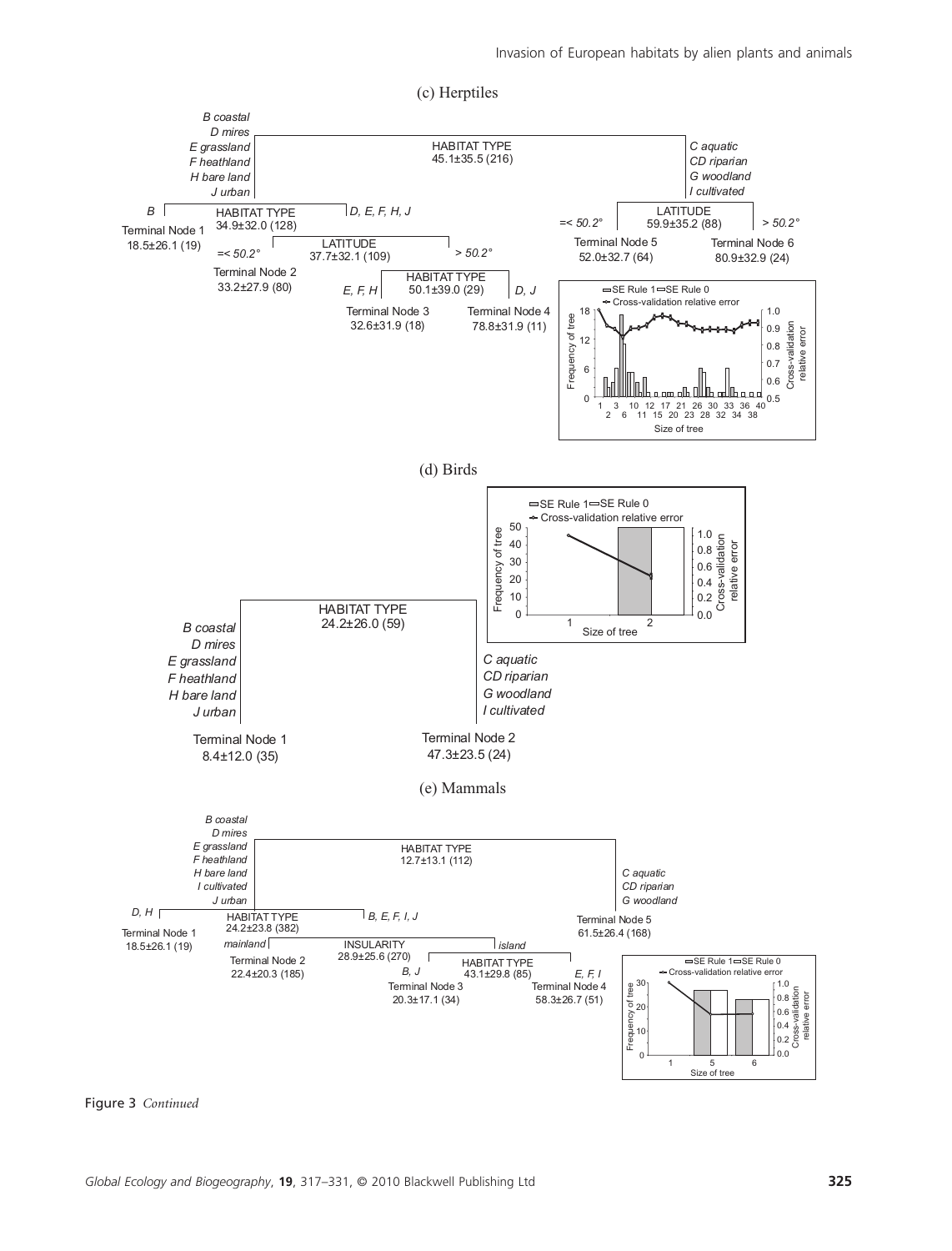pattern of repeated splitting of the nodes according to latitude, which suggests a linear dependence of the proportions of alien mammals on latitude. A corresponding ANCOVA analysis (Table 3, mammals) revealed a significant decrease of the proportions of alien mammals towards the north (regression slope on latitude  $\pm$  standard error:  $-0.0029 \pm 0.0014$ ;  $t = 2.06$ ;  $P =$ 0.04). The pattern of proportional representation of mammals with latitude thus appeared converse to herptiles. A simplified best tree, with size constrained to have at least 30 samples at each terminal node, produced 13 terminal nodes and explained 54% of variance, to which habitat contributed 80%, insularity 17% and latitude only 3%. The final best tree, in which 5% of its total variance at the lowest terminal nodes was removed by setting a complexity parameter (Fig. 3e), contained only the habitat (89% of the total explained variance) and insularity. The overall effect of latitude thus decreased with the gradual simplification of the best tree. Alien mammals were most represented in woodland, aquatic and riparian habitats, and least on bare land and in mires. In the remaining habitats, mammals were proportionally more common on islands than on mainland, and on islands more represented in grasslands and heathland/scrub than in cultivated, coastal and urban habitats (Fig. 3e).

#### **DISCUSSION**

#### **Measures of habitat invasion**

Although recent studies for plants indicate that habitats are among the most important determinants of the level of invasion (Chytrý *et al.*, 2008a), a complete understanding of the role of habitats in controlling the pattern of invasion at various scales is still constrained by limited data availability for other taxa. To improve our understanding of biological invasions and their prediction, the role of habitats needs to be taken into account (Lodge, 1993), because under the conditions of ongoing global change, it is likely that the patterns of habitat availability will change (Rounsevell *et al.*, 2006) and in some habitats invasions may be facilitated in the future.

We applied several measures of habitat invasions. To account for different areas and make possible comparison across regions, we used alien species densities per unit area. To obtain a relative measure of invasions into individual habitats, we used the proportion of the total alien species present in a region that invade in a given habitat. This measure allows comparison among taxonomic groups that markedly differ in the number of alien species and quantifies alien species richness that an individual habitat might potentially encounter. Although the habitats are invaded to a different degree, in terms of the number of alien species they harbour, they do not differ in rates at which they encounter new species with increasing habitat area. Regarding differences in the rate of accumulation with increasing habitat area of species from different taxonomic groups, alien insects accumulate fastest, followed by plants and vertebrates. Had the habitats in individual regions been saturated by alien species, the proportions of the total alien species numbers in regions would provide some indication of habitat invasibility. However, the relationships between alien species richness and habitat area did not approach an asymptote and therefore there is no indication of saturation of individual habitats by alien species; this confirms the conclusions of Stohlgren *et al.* (2008) who found no indication of saturation at the level of habitat type by alien plant species for US state, regional or national floras.

Moreover, our measure based on the proportion of alien species cannot be taken as a measure of habitat invasibility as defined by Lonsdale (1999) because it does not include a measure of propagule pressure (e.g. Lockwood *et al.*, 2005). Unfortunately, the information on propagule pressure or its proxies, commonly used in invasion literature (Blackburn & Duncan, 2001; Cassey *et al.*, 2004; Taylor & Irwin, 2004; Jeschke & Strayer, 2006; Křivánek et al., 2006; Gravuer et al., 2008; Chytrý *et al.*, 2008a; Dawson *et al.*, 2009), is rarely available at the regional scale for the range of taxonomic groups considered in our study and for individual habitat. In the future it may be possible to account for the pathways of introduction of individual species as a proxy for propagule pressure (Hulme *et al.*, 2008). For example, Hulme (2007) highlighted that species with high propagule pressure (e.g. introduced deliberately for agriculture, silviculture or horticulture, or escaped from gardens) were found in almost all habitats in Scotland, whereas contaminants (e.g. seed contaminants) or stowaways were far less widespread and were usually found in anthropogenic rather than semi-natural ecosystems. Due to the absence of information on propagule pressure in our data, the patterns we found are interpreted in terms of the level of invasion occurring in individual habitats rather than their vulnerability to invasion.

## **Comparing invasions in different habitats across taxonomic groups**

We provide the first quantitative assessment of invasions of habitat types by alien plants and animals at a continental scale. Some distinct patterns of habitat invasions can be recognized among taxonomic groups. Both plants and insects exhibit high levels of invasions in human-made habitats, both urban and cultivated. Among these human-made habitats, parks and gardens appear to be the dominant habitat for alien insects. Large numbers of alien species are a general feature of cultivated habitats that are also suitable for invasions by birds and herptiles, leaving mammals as the only group that is not so markedly successful there; this may be due to the fact that many of the worst agricultural alien mammal pests had been introduced to some regions before 1500. Mammals and herptiles form another distinct group, particularly well represented in woodland, aquatic and riparian habitats. The latter two habitats are also frequently used by birds, but this group is most often found on cultivated land, parks and gardens. Coastal habitats, mires, bogs and fens, grassland and heathland/scrub are generally less invaded than the habitats mentioned above. If the level of invasion was controlled for habitat area in the region, the ranking of habitats was similar to that based on the alien species numbers; the only exception to this pattern was riparian habitats which appeared highly invaded by all groups of taxa except insects. For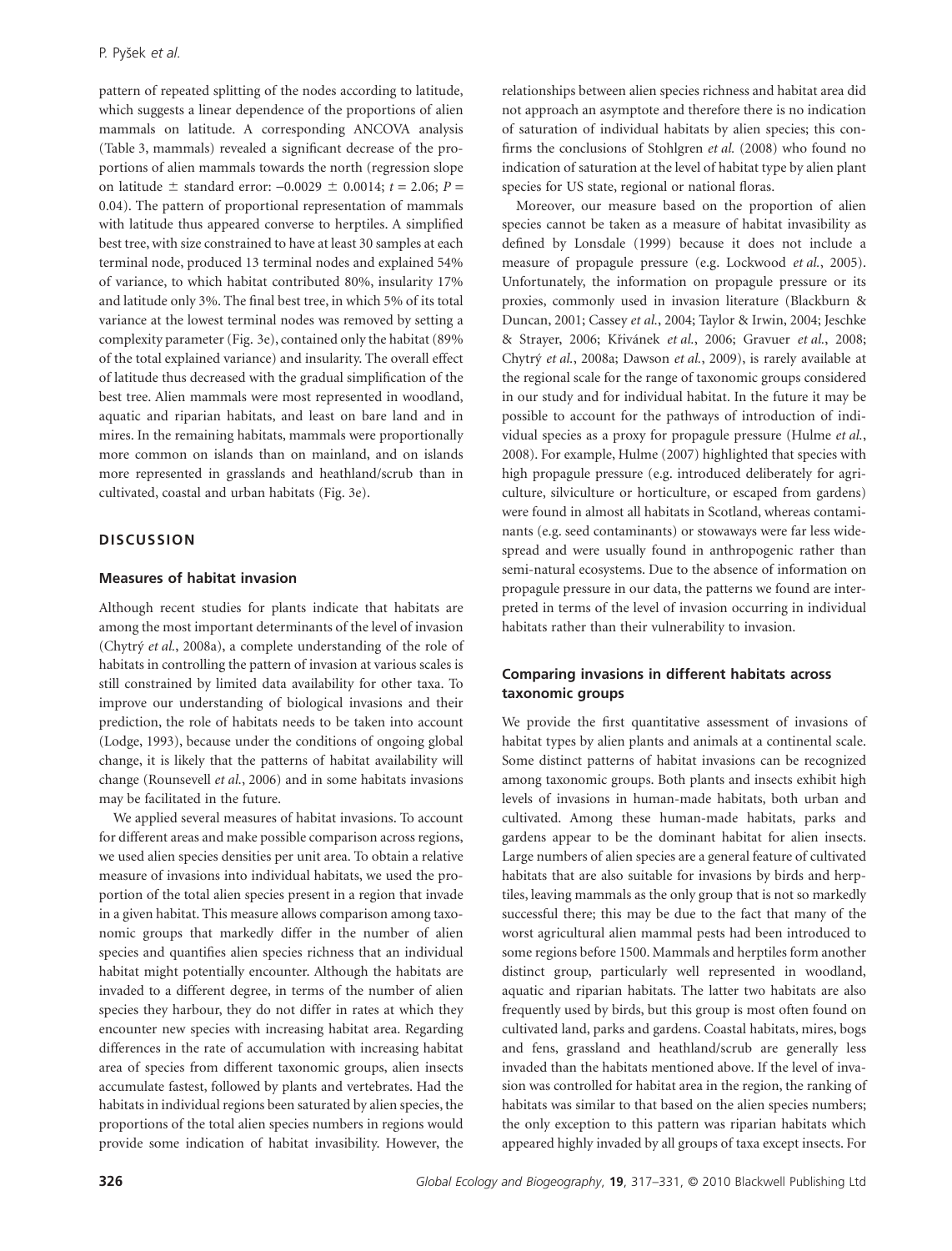plants, such species numbers from riparian habitats were almost as high as for urban habitats. It can be hypothesized that this is due to efficient dispersal by water, creating permanently high propagule pressure of alien species associated with this habitat (Truscott *et al.*, 2006; Richardson *et al.*, 2007; Kowarik & Säumel, 2008), and frequent disturbance which opens extant communities to the invasion by aliens (Davis *et al.*, 2000).

The highly significant correlation between the numbers of alien insects and plants is likely to be related to the prevailing phytophagous feeding habit of alien insects (48% of all alien insects in Europe; Roques *et al.*, 2009). The trade in ornamental plants, and more generally horticulture, appeared to be the dominant pathway of introduction for both alien plants (Lambdon *et al.*, 2008) and insects arriving as contaminants of these plants (38% of the introductions; Roques *et al.*, 2009). Moreover, a large number of the phytophagous insects are still exclusively present on their original, exotic host plant and have not switched to natives, which is the case for 46.4% of the alien insect species related to woody plants (A. Roques, unpublished).

The contrasting invasion patterns of the two groups of taxa (plants and insects versus vertebrates) are complementary in terms of habitat use. The parts of the European landscape supporting many species of one of these groups of alien biota include habitats intensively disturbed by human activities, riparian habitats and surface waters, which are often exposed to natural disturbances, as well as woodland and forest. On the other hand, grassland, heathland/scrub, mires, bogs and fens and sparsely vegetated inland sites are much less invaded. For plants, it has been proposed that at a local scale, habitats are more vulnerable to invasions if they experience pulses of free resources (Davis *et al.*, 2000). The largest numbers or densities of alien plant species were found in urban, cultivated and riparian habitats, which are also heavily invaded locally and involve frequent disturbances and distinct pulses of resources, especially nutrients (Chytrý *et al.*, 2008b).

It is also a common observation that alien insects are far more abundant in disturbed, human-made habitats, including forest plantations, than in less disturbed habitats. Three hypotheses may be proposed (Simberloff, 1986; Kenis *et al.*, 2007). Firstly, natural enemies and competitors are more prevalent in natural habitats than in disturbed ones (i.e. biotic resistance; Elton, 1958). Secondly, establishments of alien insects are more likely to be detected in agricultural and other human-made habitats because these are studied more thoroughly than natural habitats. Finally, and most importantly, insects linked to human environments and activities, in particular plant pests, are more likely to be carried into a new area by human transport than insects living in natural environments. Indeed, the majority of insects intercepted at ports of entry are agricultural, forest or domestic pests (Kenis *et al.*, 2007).

The variation in invasibility and level of invasion of habitat types by vertebrates is much less studied than in plants and insects. There is thus no convincing theory of what to expect. One reason why vertebrates were more common in woodland, aquatic and riparian habitats than plants and insects may lie in their different history of introduction. In contrast to plants and insects, vertebrates were mostly intentionally introduced to Europe, often for hunting, fur farming or as 'improvement' of the native fauna (Hulme *et al.*, 2008; Genovesi*et al.*, 2009, 2009). A large number of species were thus associated with woodland (e.g. deer) or wet habitats (e.g. waterfowl) in their native range. For example, 60% of alien mammals introduced to Europe can be found in woodland and forest habitats in their native range (Bacher *et al.* unpublished). Thus, even if it might appear that these habitats have a lower resistance to vertebrate invasions, this may come from the fact that species associated with these habitats were released with higher frequency than in human-made habitats. The contrasting pattern in use of habitats strongly and less disturbed by humans, with alien plants and insects typical of the former and vertebrates of the latter, can be interpreted in terms of different behaviour and relationship with humans. Habitat choice of many vertebrate species, mammals in particular, is likely to be driven by avoidance of humans; this is not the case with plants and insects.

# **Geographical factors fine-tune habitat invasions by taxonomic groups**

Habitat and taxonomic group explain most variation in the proportions of alien species, of their total numbers in a region, recorded in individual habitat types. However, the basic pattern determined by these factors is fine-tuned by geographical variables, namely whether the habitat is on the mainland or an island, and by latitude. The positive effect of insularity found for alien mammals corresponds to well-established knowledge that islands are more prone to invasions than mainlands (Lonsdale, 1999; Sax, 2001; Brown & Sax, 2004; Sax & Gaines, 2005; Daehler, 2006; Gimeno *et al.*, 2006; Blackburn *et al.*, 2008); this is thought to be due to the lower resistance of species-poor communities to invaders and the effect of smaller native species pools on islands (e.g. Denslow, 2003; Hulme, 2004; Herben, 2005) resulting from isolation, or a more intensive effect of human-related environmental driving forces compared to the mainland (Gimeno *et al.*, 2006). As we analysed numbers of alien species in particular habitats standardized relative to the total number of alien species in the region, the differences between regions mainly result from different niche breaths of alien species in particular regions. That more alien species are found in island habitats than in mainland habitats means that on average on islands they occur in a wider range of habitats than on the mainland.

The effect of latitude is more complex, because latitude correlates with many other factors such as climate and species range sizes (Sax, 2001). For mammals, it explains a substantial percentage of variation in the proportions of the total numbers of alien species in a region, and appears as a significant predictor in many splitting nodes of the initial best regression tree. A possible explanation could be that the pattern of current invasions of mammals to a large extent results from intentional introductions and releases (Genovesi *et al.*, 2009) and these introductions occurred across latitudes; therefore the natural effect on invasion patterns of factors changing with latitude might have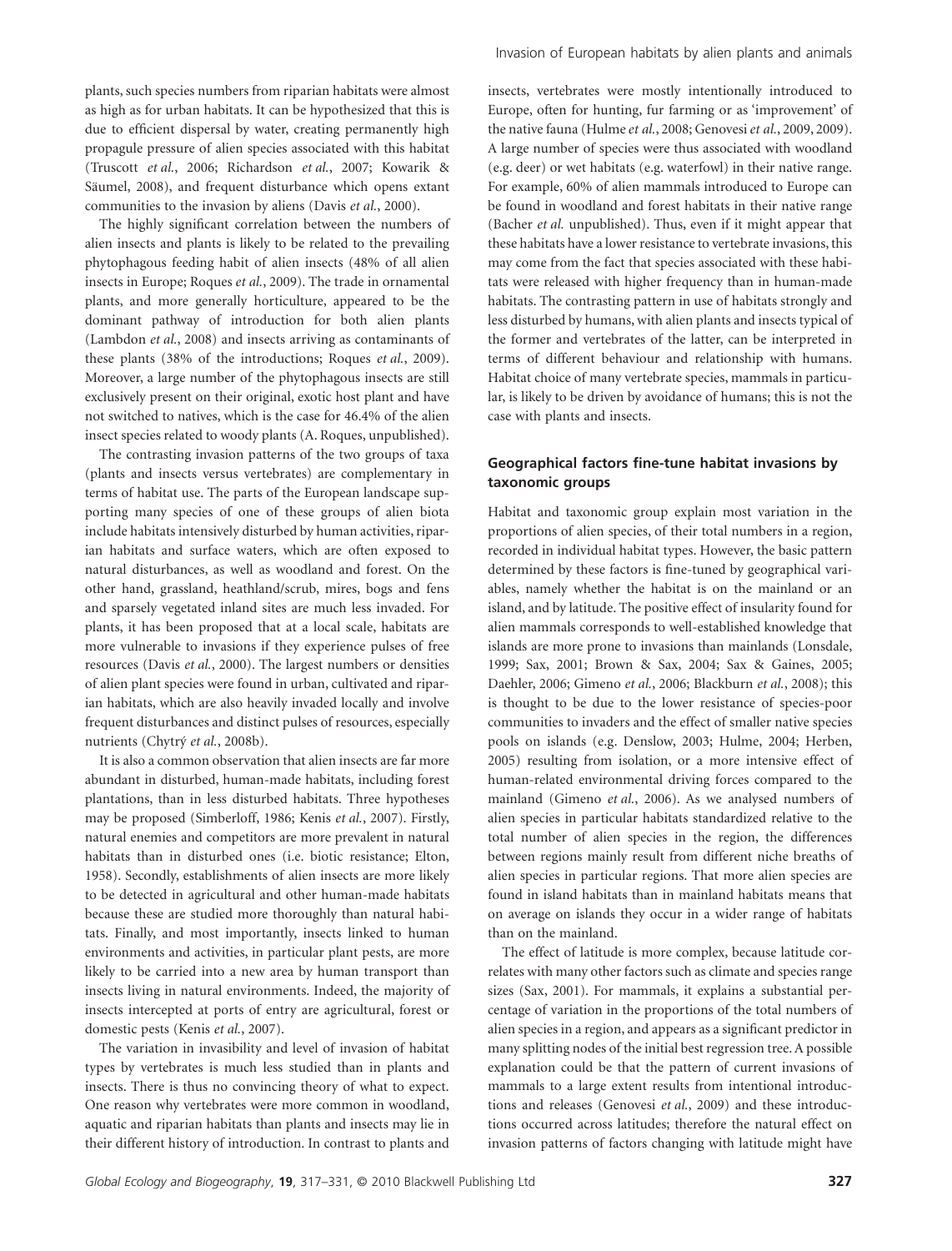been disrupted, which makes it rather inconsistent and difficult to interpret (Solarz *et al.*, 2010). Yet in general the proportions of alien mammals decrease towards the north, which indicates decreasing niche breath with latitude and corresponds to a similar pattern of decreasing invasion success with latitude previously reported for plants, although obtained by using a different measure (the percentage of naturalized species from the total number of introduced aliens; Pyšek & Richardson, 2006).

The opposite pattern found for herptiles, an increase above 50° N latitude, is difficult to explain; it is possible that the latitudinal effect is confounded by intentional releases that are also an important pathway in this group (Bomford *et al.*, 2009). Although in the past, southern European countries received more attempts to introduce a wider variety of alien amphibians and reptiles than areas further north because of more adverse climatic conditions at higher latitudes (Kark *et al.*, 2009), those fewer releases in the more northerly located parts of the continent were of species better able to cope with the local climate. Climate match is a crucial factor determining establishment in this poikilothermic taxonomic group (Bomford *et al.*, 2009; Kraus, 2009), and climate may limit alien herptiles at both ends of the temperature spectrum. For a species from temperate regions on other continents, it may be easier to establish in the still relatively mild climate of the 50° N latitude, corresponding to, for example, the UK, than in hot and dry regions in southern Europe. Another explanation could be that 46% of alien herptiles successfully introduced to Europe have at least part of their range somewhere else in Europe (Kark *et al.*, 2009). It is likely that it was rather southern European species that were introduced to the north than the other way round. Therefore, southern amphibian and reptile fauna might have been enriched by species from other continents, while northern fauna had influx from both outside of Europe and the south of the continent.

# **CONCLUSIONS: CAN WE FIND A COMMON CURRENCY OF BIOLOGICAL INVASIONS IN EUROPE?**

Data available for the groups of taxa assessed differ in the scale and geographical area targeted and their quality varies among taxa and regions. Nevertheless, the data set is representative of the habitat types and functional groups of the alien taxa analysed. Even for plants, where the gap in the knowledge of species affinity to particular habitat types is the largest, 75% of species were classified, and in all other groups the percentage of species with known habitat affinities exceeds 95% of the total number of aliens.

Our paper provides a broad overview of patterns of invasive species associated with broad habitat types, insularity and latitude. Finer habitat resolution was impossible to adopt due to data constraints, as information on species habitat affinities is not available at a finer scale for a range of taxonomic groups and the whole of Europe. The coarse classification of habitats used implies that some aspects of habitat invasions could not be assessed with the current data, such as habitat heterogeneity in space and time (e.g. various successional stages and vegetation gradients occurring within particular habitats). This applies especially to human-made habitats which consist of a mixture of microhabitats with a considerable temporal dynamics, each of them contributing to the number of naturalized alien species (Pyšek *et al.*, 2004a; Lososová & Simonová, 2008). It is obvious that the relative importance of each type of habitat has largely changed since 1500, the beginning of the period of invasion addressed in our study. However, more than 60% of the alien insect species, for example, arrived during the last 50 years and faced present-day habitats (Roques *et al.*, 2009), and the same is true for *c*. 25% of alien plants (Lambdon *et al.*, 2008). Nevertheless, although the current assemblages of alien species are co-determined by a number of factors such as land-use history, climate, microclimate, disturbance, water and nutrient supply, and human-aided establishment (e.g. Stohlgren *et al.*, 2005, 2006), this study confirms that habitat is a major determinant of the level of invasion as shown previously for plants (Chytrý *et al.*, 2008a). This is because habitats integrate many environmental gradients, which makes them a suitable proxy for explaining much of the spatial variation in invasions.

Our results show that when invasions in Europe are assessed using habitats, there are two ecologically distinct groups (plants and insects versus vertebrates) with strikingly different habitat affinities of their alien members. Numbers of alien species in a habitat are correlated within these two groups, i.e. insects with plants, and herptiles, birds and mammals with each other, as previously shown for regional alien species richness (McKinney, 2006). One potential practical implication of these results concerns prioritization of monitoring efforts – the data collected for one group, vertebrates for example, could be used to predict invasion of a habitat type by other vertebrate groups with reasonable precision, and the same holds for inferring the level of habitat invasion by insects from data on plants and vice versa (Hulme, 2006).

Moreover, the existence of the two distinct groups invading in different, yet to some extent complementary, suites of habitats makes the overall assessment of habitat invasions in Europe possible, and shows that only a few habitat types are little threatened by invasions. The present paper identifies habitat as a major determinant of alien species invasions. As shown previously for plants, knowledge of the occurrence of alien species in habitats provides a solid basis for spatially explicit risk assessment of biological invasions (Chytrý *et al.*, 2008a, 2009).

# **ACKNOWLEDGEMENTS**

This work was supported by the FP6 European Union projects ALARM (GOCE-CT-2003-506675; Settele *et al.*, 2005) and DAISIE (SSPI-CT-2003-511202; DAISIE, 2009) and projects MSM0021622416, MSM0021620828 and LC06073 from the Ministry of Education of the Czech Republic, AV0Z60050516 from the Academy of Sciences of the Czech Republic; and MONTES-CSD2008-00040 from the Spanish Ministry of Sciences and Innovation. We thank Erica Fleishman and two anonymous reviewers for their comments on the manuscript.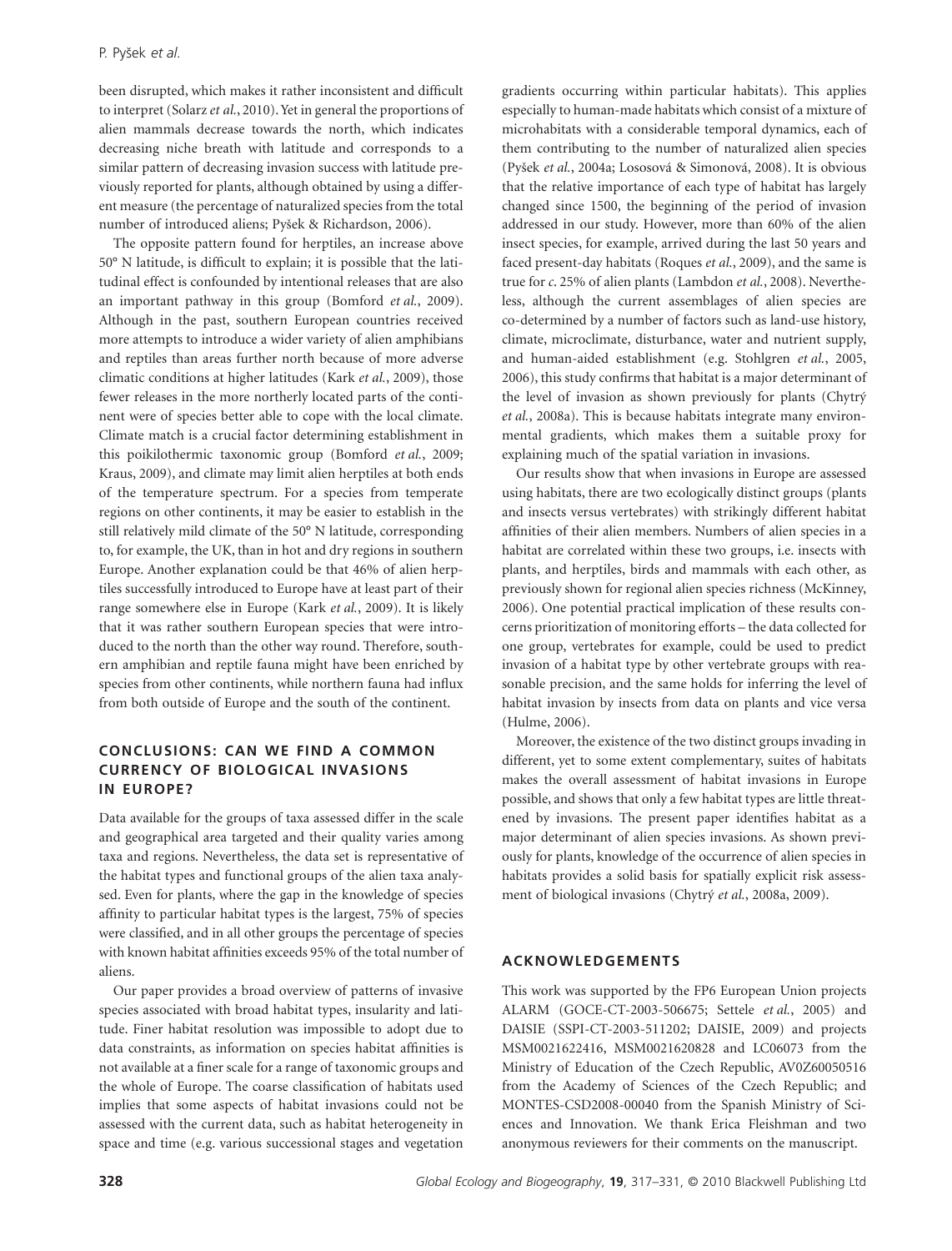## **REFERENCES**

- Alvarez, M.E. & Cushman, J.H. (2002) Community-level consequences of a plant invasion: effects of three habitats in coastal California. *Ecological Applications*, **12**, 1434–1444.
- Blackburn, T.M. & Duncan, R.P. (2001) Establishment patterns of exotic birds are constrained by non-random patterns in introduction. *Journal of Biogeography*, **28**, 927–939.
- Blackburn, T.M., Cassey, P. & Lockwood, J.L. (2008) The island biogeography of exotic bird species. *Global Ecology and Biogeography*, **17**, 246–251.
- Bomford, M., Kraus, F., Barry, S.C. & Lawrence, E. (2009) Predicting establishment success for alien reptiles and amphibians: a role for climate matching. *Biological Invasions*, **11**, 713–724.
- Bossard, M., Feranec, J. & Otahel, J. (2000) *CORINE land cover technical guide – addendum 2000*. European Environment Agency, Copenhagen.
- Breiman, L., Friedman, J.H., Olshen, R.A. & Stone, C.G. (1984) *Classification and regression trees*. Wadsworth International Group, Belmont, CA.
- Brown, J.H. & Sax, D.F. (2004) An essay on some topics concerning invasive species. *Austral Ecology*, **29**, 530–536.
- Byers, J.E. (2002) Physical habitat attribute mediates biotic resistance to non-indigenous species invasion. *Oecologia*, **130**, 146–156.
- Cassey, P., Blackburn, T.M., Sol, D., Duncan, R.P. & Lockwood, J.L. (2004) Global patterns of introduction effort and establishment success in birds. *Proceedings of the Royal Society B: Biological Sciences*, **271** (Suppl. 6), 405–408.
- Chytrý, M., Pyšek, P., Tichý, L., Knollová, I. & Danihelka, J. (2005) Invasions by alien plants in the Czech Republic: a quantitative assessment across habitats. *Preslia*, **77**, 339–354.
- Chytrý, M., Jarošík, V., Pyšek, P., Hájek, O., Knollová, I., Tichý, L. & Danihelka, J. (2008a) Separating habitat invasibility by alien plants from the actual level of invasion.*Ecology*,**89**, 1541–1553.
- Chytrý, M., Maskell, L.C., Pino, J., Pyšek, P., Vilà, M., Font, X. & Smart, S.M. (2008b) Habitat invasions by alien plants: a quantitative comparison among Mediterranean, subcontinental and oceanic regions of Europe. *Journal of Applied Ecology*, **45**, 448–458.
- Chytrý, M., Pyšek, P., Wild, J., Pino, J., Maskell, L.C. & Vilà, M. (2009) European map of alien plant invasions, based on the quantitative assessment across habitats. *Diversity and Distributions*, **15**, 98–107.
- Crawley, M.J. (1987) What makes a community invasible? *Colonization, succession and stability* (ed. by A.J. Gray, M.J. Crawley and P.J. Edwards), pp. 429–453. Blackwell Scientific Publications, Oxford.
- Crawley, M.J. (1993) *GLIM for ecologists*. Blackwell Scientific Publications, Oxford.
- Crawley, M.J. (2002) *Statistical computing. An introduction to data analysis using S-Plus*. John Wiley, Chichester, UK.
- Daehler, C.C. (2006) Invasibility of tropical islands by introduced plants: partitioning the influence of isolation and propagule pressure. *Preslia*, **78**, 389–404.
- DAISIE (2009) *Handbook of alien species in Europe*. Springer, Dordrecht.
- Davies, C.E., Moss, D. & Hill, M.O. (2004) EUNIS habitat classification*, revised 2004*. European Environment Agency, Copenhagen and European Topic Centre on Nature Protection and Biodiversity, Paris.
- Davis, M.A., Grime, J.P. & Thompson, K. (2000) Fluctuating resources in plant communities: a general theory of invasibility. *Journal of Ecology*, **88**, 528–534.
- Dawson, W., Burslem, D.F.R. & Hulme, P.E. (2009) Herbivory is related to taxonomic isolation, but not to invasiveness of tropical alien plants. *Diversity and Distributions*, **15**, 141–147.
- De'ath, G. & Fabricius, K.E. (2000) Classification and regression trees: a powerful yet simple technique for ecological data analysis. *Ecology*, **81**, 3178–3192.
- Denslow, J.S. (2003) Weeds in paradise: thoughts on the invasibility of tropical islands. *Annals of the Missouri Botanical Garden*, **90**, 119–127.
- Elton, C.S. (1958) *The ecology of invasions by animals and plants*. Methuen, London.
- García-Robledo, C.A. & Murcia, C. (2005) Comparative habitat susceptibility to invasion by Chinese ash (*Fraxinus chinensis*: Oleaceae) in a tropical Andean landscape. *Biological Invasions*, **7**, 405–415.
- Gaston, K.J. & Blackburn, T.M. (2000) *Pattern and process in macroecology*. Blackwell Science, Oxford.
- Genovesi, P., Bacher, S., Kobelt, M., Pascal, M. & Scalera, R. (2009) Alien mammals of Europe. *Handbook of alien species in Europe* (ed. by DAISIE), pp. 119–128. Springer, Dordrecht.
- Gimeno, I., Vilà, M. & Hulme, P.E. (2006) Are islands more susceptible to plant invasion than continents? A test using *Oxalis pes-caprae* L. in the western Mediterranean. *Journal of Biogeography*, **33**, 1559–1565.
- Gravuer, K., Sullivan, J.J., Williams, P.A. & Duncan, R.P. (2008) Strong human association with plant invasion success for *Trifolium* introductions to New Zealand. *Proceedings of the National Academy of Sciences USA*, **105**, 6344–6349.
- Hall, L.S., Krausman, P.R. & Morrison, M.L. (1997) The habitat concept and a plea for standard terminology. *Wildlife Society Bulletin*, **25**, 173–182.
- Hejda, M., Pyšek, P. & Jarošík, V. (2009) Impact of invasive plants on the species richness, diversity and composition of invaded communities. *Journal of Ecology*, **97**, 393–403.
- Herben, T. (2005) Species pool size and invasibility of island communities: a null model of sampling effects. *Ecology Letters*, **8**, 909–917.
- Hierro, J.L., Maron, J.L. & Callaway, R.M. (2005) A biogeographical approach to plant invasions: the importance of studying exotics in their introduced and native range. *Journal of Ecology*, **93**, 5–15.
- Hood, W.G. & Naiman, R.J. (2000) Vulnerability of riparian zones to invasion by exotic vascular plants. *Plant Ecology*, **148**, 105–114.
- Hulme, P.E. (2004) Invasions, islands and impacts: a Mediterranean perspective. *Island ecology* (ed. by J.M. Fernández-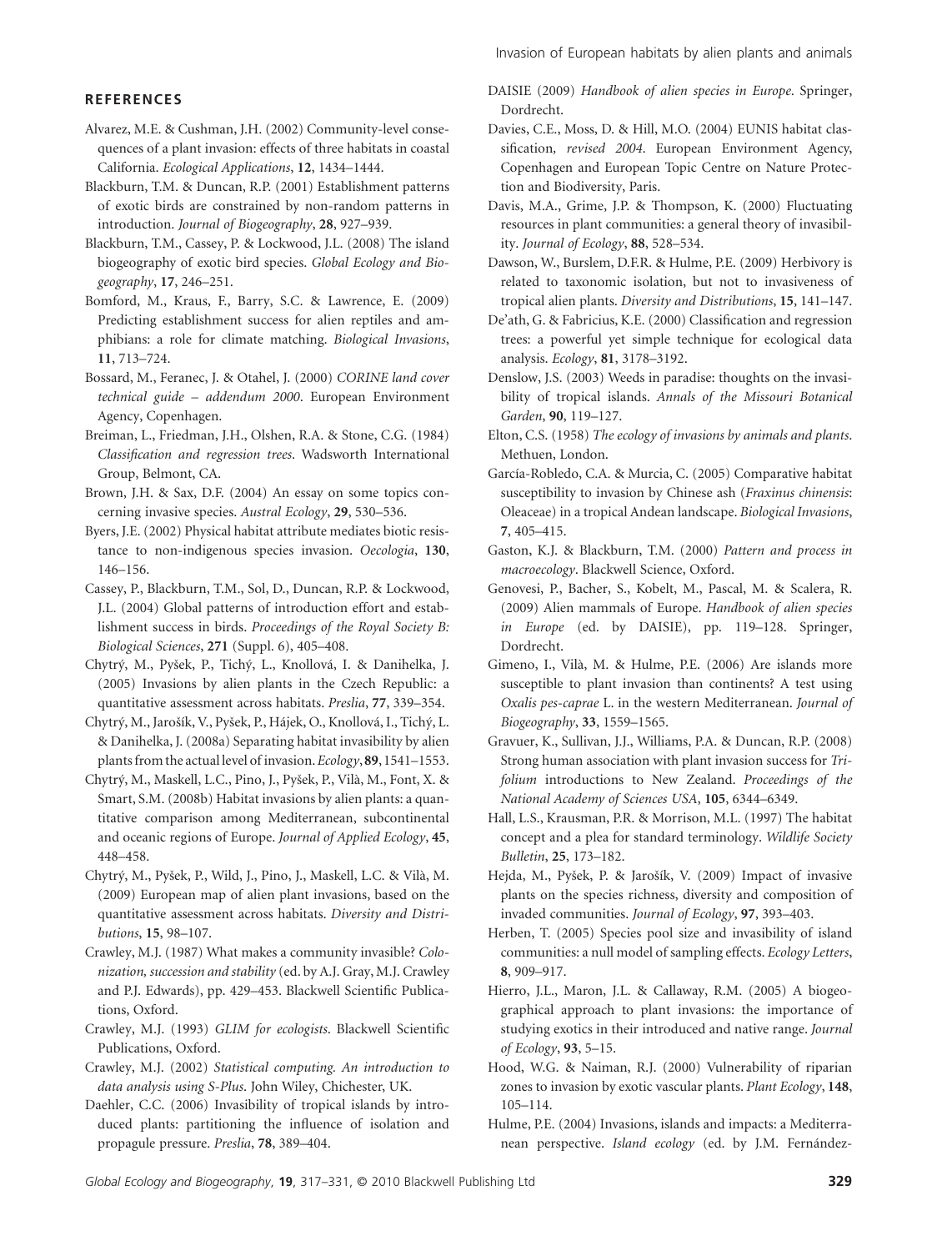Palacios and C. Morici), pp. 359–383. Asociación Española de Ecología Terrestre, La Laguna.

- Hulme, P.E. (2006) Beyond control: wider implications for the management of biological invasions. *Journal of Applied Ecology*, **43**, 835–847.
- Hulme, P.E. (2007) Biological invasions in Europe: drivers, pressures, states, impacts and responses. *Biodiversity under threat* (ed. by R. Hester and R.M. Harrison), pp. 56–80. Royal Society of Chemistry, Cambridge.
- Hulme, P.E., Bacher, S., Kenis, M., Klotz, S., Kühn, I., Minchin, D., Nentwig, W., Olenin, S., Panov, V., Pergl, J., Pyšek, P., Roques, A., Sol, D., Solarz, W. & Vilà, M. (2008) Grasping at the routes of biological invasions: a framework to better integrate pathways into policy. *Journal of Applied Ecology*, **45**, 403–414.
- Inderjit (2005) Plant invasions: habitat invasibility and dominance of invasive plant species. *Plant and Soil*, **277**, 1–5.
- Jeschke, J.J. & Strayer, D.L. (2006) Determinants of vertebrate invasion success in Europe and North America.*Global Change Biology*, **12**, 1608–1619.
- Kark, S., Solarz, W., Chiron, F., Clergeau, P. & Shirley, S. (2009) Alien birds, amphibians and reptiles of Europe. *Handbook of alien species in Europe* (ed. by DAISIE), pp. 105–118. Springer, Dordrecht.
- Kenis, M., Rabitsch, W., Auger-Rozenberg, M.-A. & Roques, A. (2007) How can alien species inventories and interception data help us prevent insect invasions? *Bulletin of Entomological Research*, **97**, 489–502.
- Kowarik, I. & Säumel, I. (2008) Water dispersal as an additional pathway to invasions by the primarily wind-dispersed tree *Ailanthus altissima*. *Plant Ecology*, **198**, 241–252.
- Kraus, F. (2009) *Alien reptiles and amphibians: a scientific compendium and analysis*. Springer, Dordrecht.
- Křivánek, M., Pyšek, P. & Jarošík, V. (2006) Planting history and propagule pressure as predictors of invasions by woody species in a temperate region. *Conservation Biology*, **20**, 1487– 1498.
- Lambdon, P.W., Pyšek, P., Basnou, C. *et al.* (2008) Alien flora of Europe: species diversity, temporal trends, geographical patterns and research needs. *Preslia*, **80**, 101–149.
- Lockwood, J.L., Cassey, P. & Blackburn, T. (2005) The role of propagule pressure in explaining species invasions. *Trends in Ecology and Evolution*, **20**, 223–228.
- Lodge, D.M. (1993) Species invasions and deletions: community effects and responses to climate and habitat change. *Biotic interactions and global change* (ed. by P.M. Kareiva, J.G. Kingsolver and R.B. Huey), pp. 367–387. Sinauer, Sutherland.
- Lonsdale, W.M. (1999) Global patterns of plant invasions and the concept of invasibility. *Ecology*, **80**, 1522–1536.
- Lososová, Z. & Simonová, D. (2008) Changes during the 20th century in species composition of synanthropic vegetation in Moravia (Czech Republic). *Preslia*, **80**, 291–305.
- McCullagh, P. & Nelder, J.A. (1989) *Generalized linear models*. Chapman & Hall, London.
- McKinney, M.L. (2006) Correlated non-native species richness of birds, mammals, herptiles and plants: scale effects of area,

human population and native plants. *Biological Invasions*, **8**, 415–425.

- Maskell, L.C., Firbank, L.G., Thompson, K., Bullock, J.M. & Smart, S.M. (2006) Interactions between non-native plant species and the floristic composition of common habitats. *Journal of Ecology*, **94**, 1052–1060.
- Pyšek, P. & Richardson, D.M. (2006) The biogeography of naturalization in alien plants. *Journal of Biogeography*, **33**, 2040– 2050.
- Pyšek, P., Chocholoušková, Z., Pyšek, A., Jarošík, V., Chytrý, M. & Tichý, L. (2004a) Trends in species diversity and composition of urban vegetation over three decades. *Journal of Vegetation Science*, **15**, 781–788.
- Pyšek, P., Richardson, D.M. & Williamson, M. (2004b) Predicting and explaining plant invasions through analysis of source area floras: some critical considerations. *Diversity and Distributions*, **10**, 179–187.
- Pyšek, P., Jarošík, V., Chytrý, M., Kropáč, Z., Tichý, L. & Wild, J. (2005) Alien plants in temperate weed communities: prehistoric and recent invaders occupy different habitats. *Ecology*, **86**, 772–785.
- Pyšek, P., Hulme, P.E. & Nentwig, W. (2009) Glossary of the main technical terms used in the handbook. *Handbook of alien species in Europe* (ed. by DAISIE), pp. 375–379. Springer, Dordrecht.
- Quinn, G.P. & Keough, M.J. (2002) *Experimental design and data analysis for biologists*. Cambridge University Press, Cambridge.
- Radford, I.J., Nicholas, M., Tiver, F., Brown, J. & Kriticos, D. (2002) Seedling establishment, mortality, tree growth rates and vigour of *Acacia nilotica* in different *Astrebla* grassland habitats: implications for invasion. *Austral Ecology*, **27**, 258– 268.
- Richardson, D.M. & Pyšek, P. (2006) Plant invasions: merging the concepts of species invasiveness and community invasibility. *Progress in Physical Geography*, **30**, 409–431.
- Richardson, D.M., Holmes, P.M., Esler, K.J., Galatowitsch, S.M., Stromberg, J.C., Kirkman, S.P., Pyšek, P. & Hobbs, R.J. (2007) Riparian vegetation: degradation, alien plant invasions, and restoration prospects. *Diversity and Distributions*, **13**, 126– 139.
- Richardson, D.M., Pyšek, P., Rejmánek, M., Barbour, M.G., Panetta, F.D. & West, C.J. (2000) Naturalization and invasion of alien plants: concepts and definitions. *Diversity and Distributions*, **6**, 93–107.
- Roques, A., Rabitsch, W., Rasplus, J.Y., Lopez-Vaamonde, C., Nentwig, W. & Kenis, M. (2009) Alien terrestrial invertebrates of Europe. *Handbook of alien species in Europe* (ed. by DAISIE), pp. 63–79. Springer, Dordrecht.
- Rounsevell, M.D.A., Reginster, I., Araújo, M.B., Carter, T.R., Dendoncker, N., Ewert, F., House, J.I., Kankaanpää, S., Leemans, R., Metzger, M.J., Schmit, C., Smith, P. & Tuck, G. (2006) A coherent set of future land use change scenarios for Europe. *Agriculture, Ecosystems and Environment*, **114**, 57–68.
- Ruiz, G.M., Carlton, J.T., Grosholz, E.D. & Hines, A.H. (1997) Global invasions of marine and estuarine habitats by non-